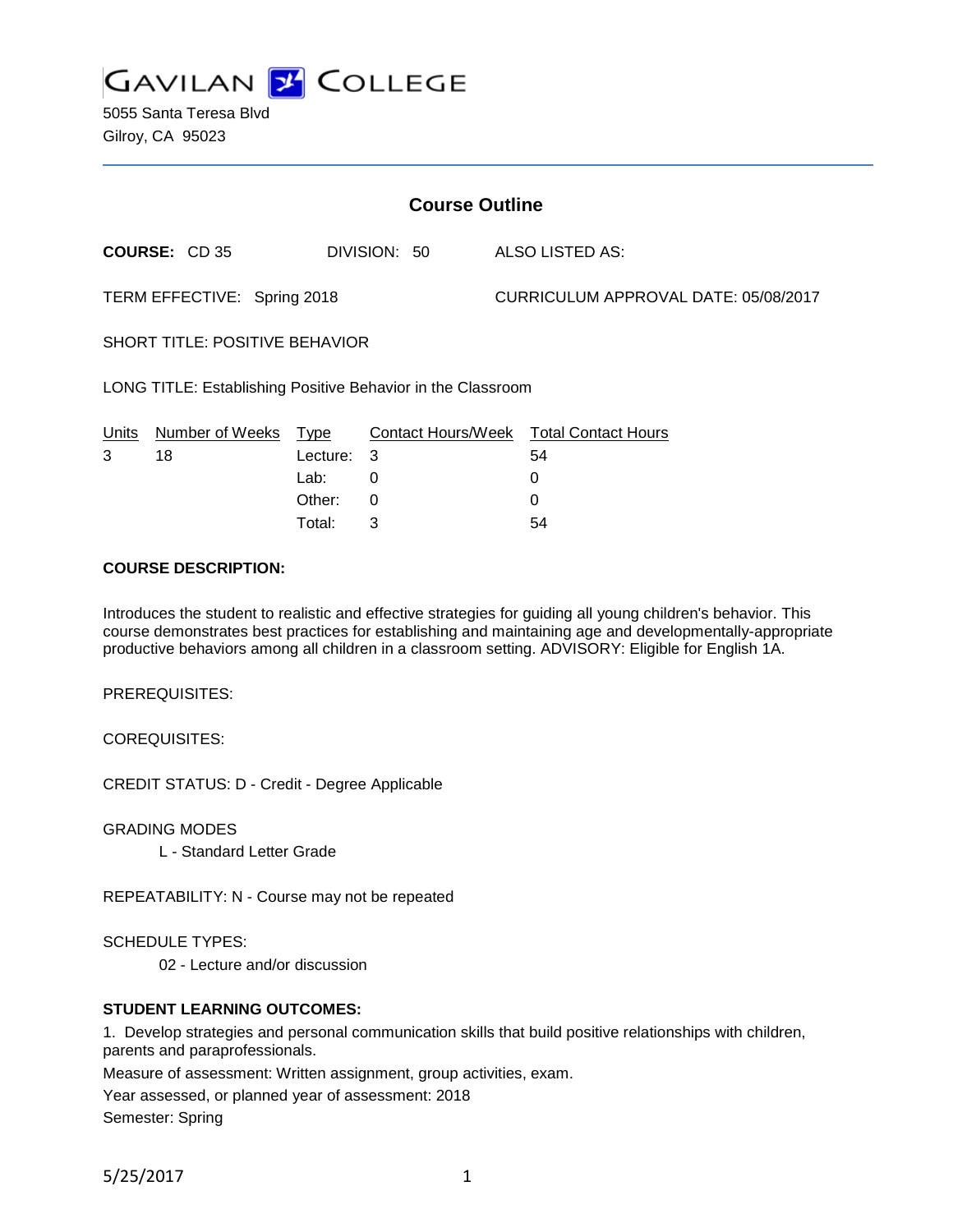2. Identify and develop strategies for positive approaches to reduce or eliminate challenging, destructive and maladaptive behaviors in children.

Measure of assessment: Written assignment, observations, course project, exam.

Year assessed, or planned year of assessment: 2018

Semester: Spring

3. Design and modify classroom environments to support and encourage adaptive and cooperative behaviors in all children.

Measure of assessment: Written assignment, exam.

Year assessed, or planned year of assessment: 2018

# **CONTENT, STUDENT PERFORMANCE OBJECTIVES, OUT-OF-CLASS ASSIGNMENTS**

Curriculum Approval Date: 05/08/2017

12 Hours - Introduction. Preparing for Positive Guidance

Content: Why Guidance Matters; Historical Perspectives and Guidance Theories; Understanding Children's Behavior

Student Performance Objectives: Define what is meant by developmentally appropriate practice. Discuss why positive child guidance training is important for parents, caregivers, and teachers. Identify and describe the sources of and reasons for children's behavior. Describe a child's behavior in the following stages: infant, toddler, preschool, early school-age, and older school-age.

12 Hours - Valuing the Uniqueness of Each Child

Content: How to Observe Children; Serving Culturally Diverse Children and Families; Understanding Children with Ability Differences

Student Performance Objectives: Explain how observation can be used to support positive guidance. Discuss observation strategies. Explain how one's culture affects early social and emotional development. Describe how culture shapes guidance and the importance of respecting cultural differences. Explain how one can guide children with ability differences. Identify how various health conditions affect behavior.

15 Hours - Midterm Exam. Preventing Behavior Problems

Content: Designing Developmentally Appropriate Environments Inside and Out; Building Relationships through Positive Communication; Fundamental Causes of Positive and Negative Behaviors

Student Performance Objectives: Recognize and describe classroom "layouts" (both indoor and outdoor) that encourage/nurture/support physical, social/emotional, and cognitive development and/or appropriate behaviors. Discuss "positive requests versus negative commands" and giving "I Messages". Explain how attentive listening nurtures a sense of belonging. Describe a variety of non-verbal methods of communication. Discuss how children learn right from wrong (moral development). Describe various methods to support children's moral development. Define negative behavior and state the underlying causes of problem behavior.

12 Hours - Positive Interventions. Project Presentations.

Content: Effective Guidance Interventions; Mistaken Goals, Motivation, and Mindfulness

Student Performance Objectives: Describe four effective guidance interventions. Discuss the statement: "Can misbehavior be caused by mistaken goals?". Define the difference between punishment and guidance. Discuss Maslow's Hierarchy of Emotional needs that motivate behavior. Present project to the class.

2 Hours

## **OUT OF CLASS ASSIGNMENTS:**

Required Outside Hours: 24

Assignment Description: Out of Class Assignments: Self-esteem group activity. Vocabulary worksheets. Group discussion activity. Observation and summary. Practical application case. Read Chapters 1, 2, 3.

Required Outside Hours: 24

Assignment Description: Out of Class Assignments: Observation and summary. Complete practical application case from the textbook. Read Chapters 4, 5, 6.

Required Outside Hours: 30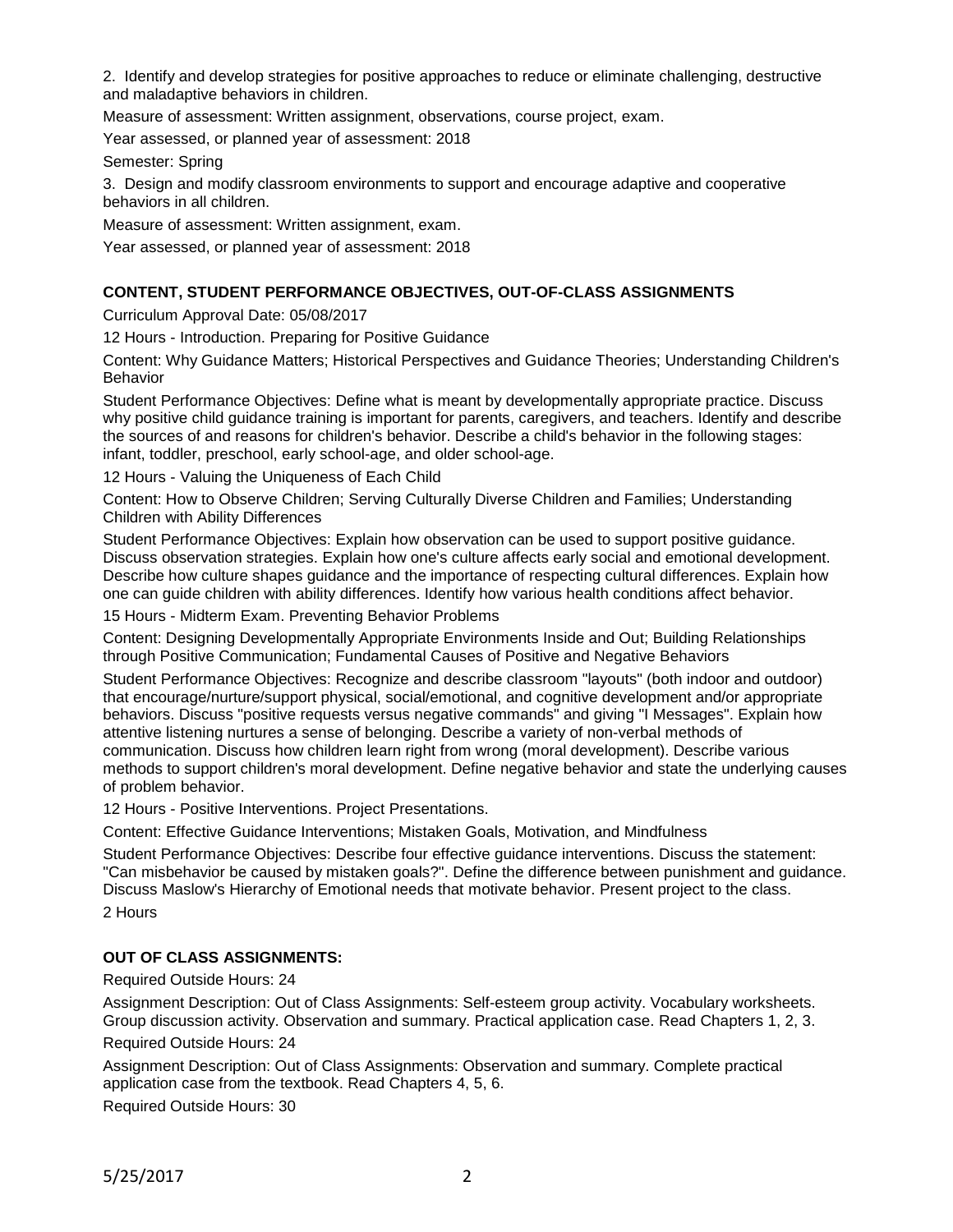Assignment Description: Out of Class Assignments: HW - Classroom observation and teacher interview with recommendations paper. HW - Design a teacher workshop on developing communication skills for effective guidance. Read Chapters 7, 8, 9. Study for midterm exam.

Required Outside Hours: 24

Assignment Description: Out of Class Assignments: Course project: observation, recommendations, and mock parent conference. Response paper from video/discussion. Complete practical application case from the textbook. Read Chapters 10 and 11.

### **METHODS OF INSTRUCTION:**

Lecture, discussion, multi-media, observation, small group activities.

## **METHODS OF EVALUATION:**

Writing assignments Percent of total grade: 50.00 % Written homework, Term paper Objective examinations Percent of total grade: 25.00 % True/False, Multiple Choice, Completion Other methods of evaluation Percent of total grade: 25.00 % Observations, Interviews.

### **REPRESENTATIVE TEXTBOOKS:**

Required Representative Textbooks Darla Ferris Miller. Positive Child Guidance, 8th Edition. Boston, MA: Cengage Learning,2016. ISBN: 13:978-1305088993 Reading Level of Text, Grade: 12th Verified by: MS Word

#### **ARTICULATION and CERTIFICATE INFORMATION**

Associate Degree: CSU GE: IGETC: CSU TRANSFER: Transferable CSU, effective 200870 UC TRANSFER: Not Transferable

SUPPLEMENTAL DATA: Basic Skills: N Classification: Y Noncredit Category: Y Cooperative Education: Program Status: 2 Stand-alone Special Class Status: N CAN: CAN Sequence: CSU Crosswalk Course Department: CD CSU Crosswalk Course Number: 35

5/25/2017 3